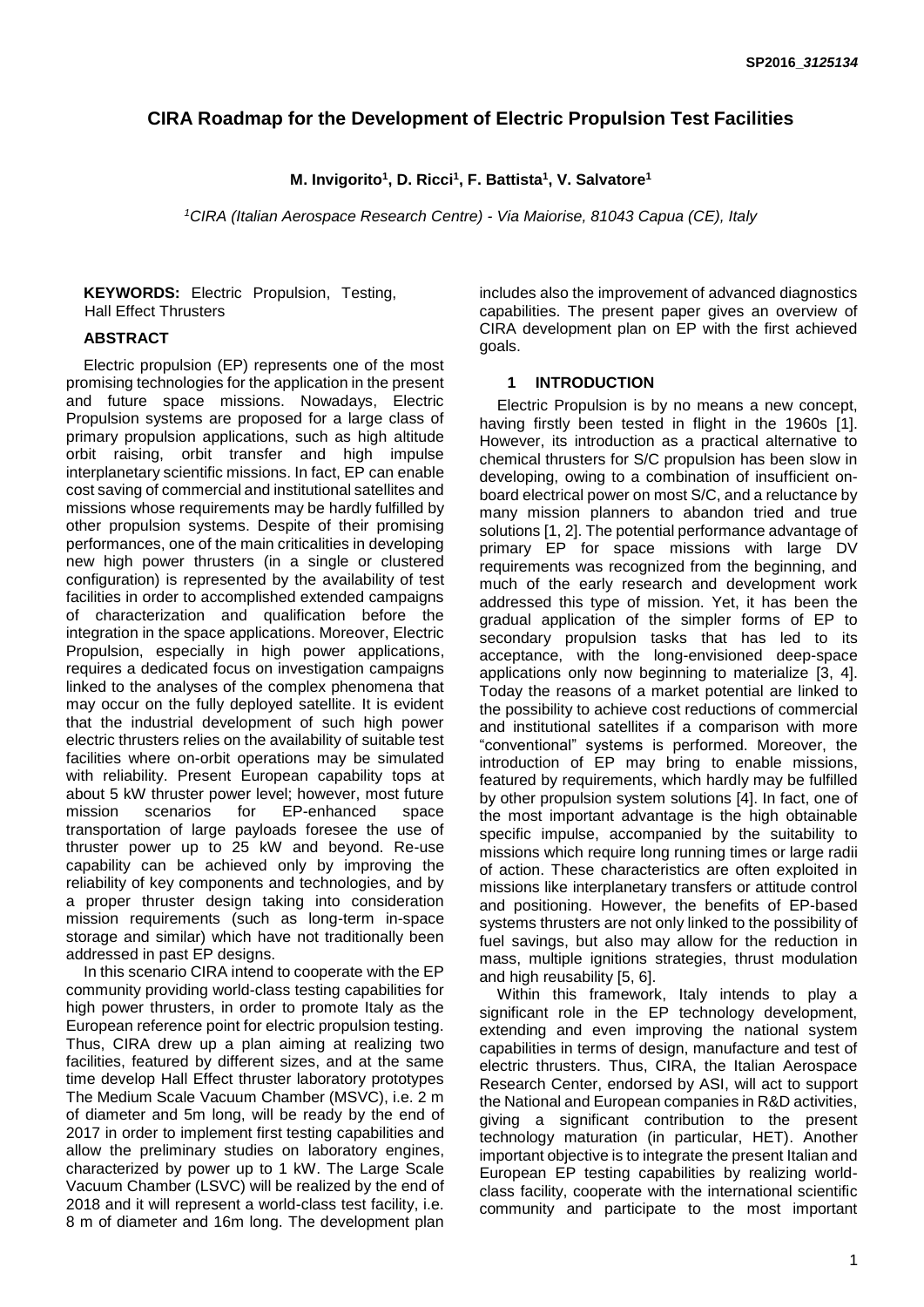programs, aiming at developing the future EP technologies.

The aim of this paper is to give an overview of CIRA development plans on EP technologies and first achieved goals, with a particular focus on test facilities.

#### **2 TRENDS AND FUTURE PERSPECTIVES**

Several modern scientific and technological space programs identify the use of EP systems as a keyfactor. The next future scientific observation missions of space and Earth impose more challenging requirements to the propulsion systems and their sub-systems and components, based on advanced technology like microthrusters [\[3,](#page-7-2) [4\]](#page-7-3). Moreover, the upcoming space exploratory programs will require more sophisticated EP systems, enabling missions towards Mars or Venus and, for example, bring back specimens from asteroids or comets. All these missions try to exploit the most significant advantages of EP systems, such as the high specific impulse and propellant savings, but electric thrusters are suitable also for orbit raising purposes, enlarging the mission scenarios and allowing to decrease the spacecraft launch costs. The gradual development and maturation of technologies, like HET or other plasma-dynamic engines, will bring to succeed in the commercial space fields: the most important international actors are heading for developing of allelectric satellite platforms and some company foresees the progressive substitution of the chemical thruster on satellites. CNES has recently claimed that the reconversion will concern with about 50% of the telecommunication satellite market; thus, France has allocated significant resources to support the national aerospace industry in in-flight qualification programs [\[7\]](#page-7-6). It is worth to underline that the first attempt to develop a full electric platform in Europe is represented by OHB Electra. Its launch has been planned in 2018-2019 [\[8\]](#page-7-7). Also Rafael seems to move to a full electric configuration in order to maximize the HET potentiality also for the attitude and control system purposes [\[9\]](#page-7-8). In fact, at this moment the Israeli company has already tested the HET-300 (a HE thruster, characterized by a maximum power of 600 W and 13 mN of thrust) in flight. ESA has recently extended the agreement with Thales-Alenia Space for the development and qualification of the new generation satellite platform, named Spacebus Neo (3-6 ton class) [\[10\]](#page-7-9). In USA, Boeing will point to the consolidation of the 702HP platform, equipped with the gridded-ion thruster, named XIPS-25 and able to perform station-keeping functions and orbit topping, and to the launch of the full-electric configuration, 702SP [\[11\]](#page-7-10). One of the main competitors, Loral Space Systems, has started the qualifications activities of the OKB Fakel SPT-140 thruster (5kW of power) in the view of using it for orbit raising and orbit control purposes. [\[12\]](#page-7-11). Thus, from the technological point of view, the short/medium term scenario seems to presume very significant efforts in promoting the maturation of existing EP systems, typically HET, characterized by a power size of about 5-10 kW. For the size of these thrusters adequate testing capabilities are still present also in Italy and Europe. Aerojet has recently published a very interesting overview on the launch mass and total power of operational GEO spacecrafts, equipped with EP and launched in the last 20 years. It is highlighted by [Figure](#page-1-0) 

[1](#page-1-0) that the use of HET is spreading out very rapidly for that kind of mission  $[13]$ .



<span id="page-1-0"></span>

Other development lines would point to improve the efficiency of low power systems (to be mounted on mini and micro satellites), as indicated by Rafael or Sitael [\[9,](#page-7-8) [14\]](#page-7-13). However, the plans, linked to the next future exploratory missions and full-electric platforms, seem to push towards very high power devices (20-100 kW), as also pointed out b[y Figure 2.](#page-1-1)



*Figure 2 – Power range of application for HET and MPD thrusters.*

<span id="page-1-1"></span>NASA has already classified the development of EP thrusters, characterized by very high power sizes (ranging from 100 kW to 1 MW), as priority national interest [\[15\]](#page-7-14). In fact, NASA is developing the new X3 thruster (a Nested Hall Effect Thruster) of 100 kW power in co-operation with the Plasmadynamics and Electric Propulsion Laboratory (PEPL) and the Air Force Research Laboratory (AFRL). On the European side, in the frame of Horizon 2020 Program, HiPER (High-Power Electric propulsion: Roadmap for the future), has been launched to develop the next European family of electric spacecrafts [\[16\]](#page-7-15).

Both the visions foresee some future missions in which high power EP thrusters will play a central and indispensable role, such as:

 Cargo mission between LEO (Low Earth Orbit) and HEO (High Earth Orbit) for the on-station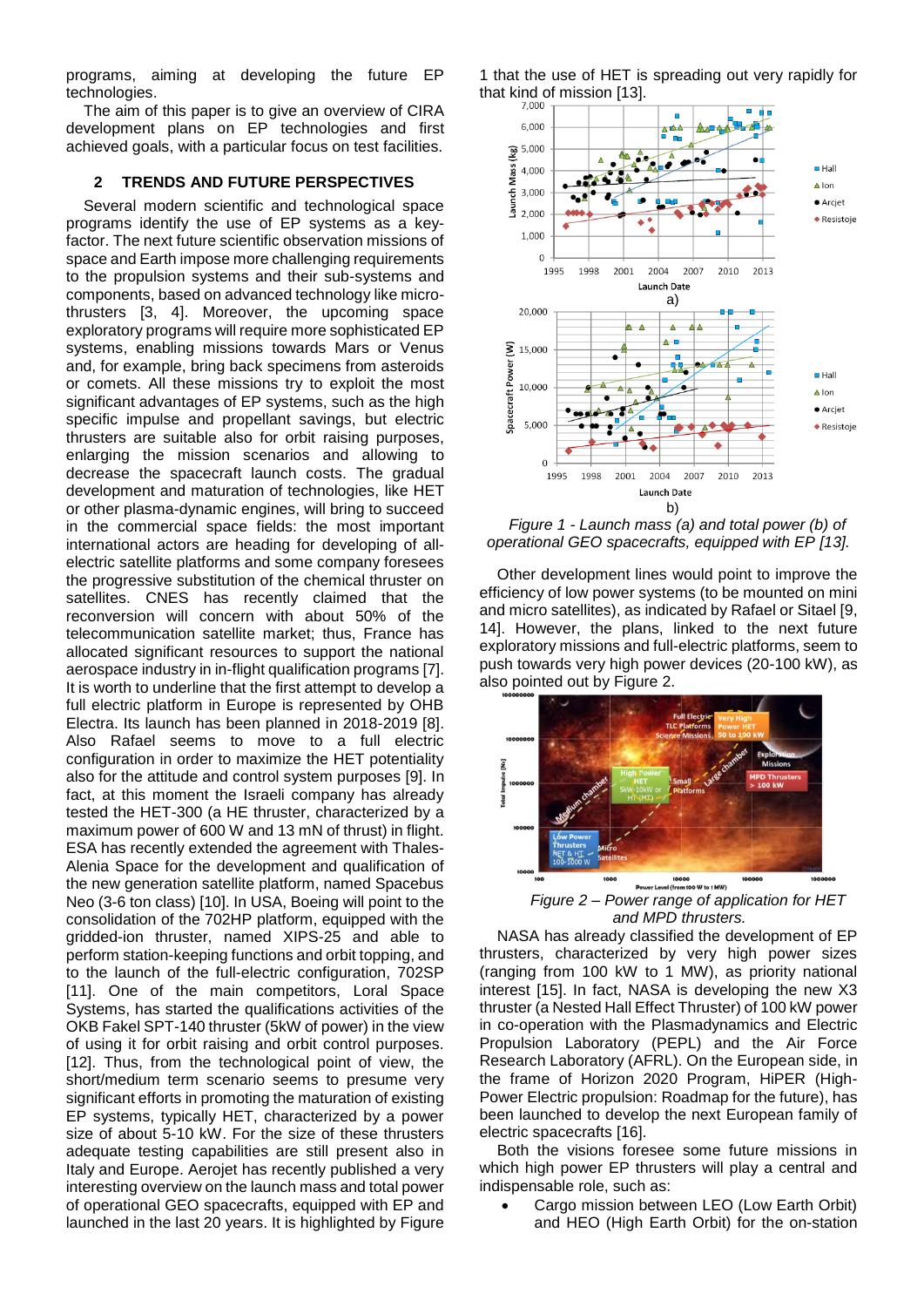deployment of satellites (for example also in GEO) or for supporting Lunar and Martian exploration;

- Transfers to Near Earth Objects (NEO) or Mars;
- Solar System exploration (moons of Jupiter for ex. Prometheus Project [\[17\]](#page-7-16))
- Re-boost of Space Station in LEO;
- Drag make-up in LEO or transfer to high energy.

Also for space transportation some proposals, involving EP for kick stage purposes or servicing for orbital transfer vehicles, have already popped out. For example, an additional electric kick-stage, based on an five-HET-cluster, has been suggested for the evolution of VEGA launcher [\[18](#page-7-17)[,19\]](#page-7-18) while CNES proposed the implementation of engine clusters, based on SNECMA PPS-5000 thrusters, on the Ariane launcher [\[20\]](#page-7-19).

For all the aforementioned development and qualification activities on electric thrusters wide are needed by means of appropriate and intensive experimental campaigns, supported by a significant help given by advanced diagnostic methodologies, in order to evaluate life cycle of thrusters. This is particularly mandatory for the development of high power thrusters; however, in Europe there are no appropriate facilities for the class of thrusters beyond 30 kW in order to accomplish the on-ground qualification or long endurance tests but only to perform ignition tests or performance evaluations. In order to promote these development lines, the European Commission has launched the "Electric Propulsion Innovation & Competitiveness" Project (EPIC). The program, led by a consortium coordinated by ESA and composed of six national space agencies (ASI, BELSPO, CDTI, CNES, DLR and UKSA) as well as some European associations, will allow to strengthen the competitiveness of the European Space Sector in the field of in-space electrical propulsion [\[21\]](#page-7-20). High power HET has been recognized as one of the most promising technologies and great efforts will be spent in order to improve it. Moreover, activities linked to subsystem components development (for example like valves, flow controllers, power processing units, tanks, etc.) will be supported by the grant. The core of the program is represented by the improvement of the European capabilities in terms of test facilities (including diagnostics) and standardized experimental methodologies [\[22\]](#page-7-21) in order to support the R&D projects and reduce the impact of acceptance and qualification phases.

Finally, ESA formulated a long term scenario including the possibility to develop un-manned and even manned vehicles, equipped with EP, to reach for the planets near to the Earth in reasonable mission times. Moreover, ESA foresees the future possibility to couple EP with powerful electric generator, even nuclearenergy based, in order to open the road towards the Solar System exploration and beyond [\[23\]](#page-7-22).

#### **3 TEST FACILITIES**

Hall Effect thrusters, relying as they do on low-density plasmas, require large vacuum facilities for ground test operations. The critical plasma acceleration process depends on mechanisms, occurring only in the free

molecular flow regime. As such, ground testing is reliant on high quality vacuum systems, capable of high gas through throughput. Pumping speeds of useful vacuum test facilities typically range from 25,000 L/s to several facilities in excess of 1,000,000 L/s.

### **Available Test Facilities**

As mentioned above, all the activities, related to the development of electric thrusters, cannot be performed without appropriate test facilities. Tests are conducted to in-depth the comprehension of the most critical physical aspects, to support the theoretical and numerical modeling and, of course, to help the design and optimization of thrusters by measuring the performances, accomplishing plume characterization activities and long-endurance tests [\[25\]](#page-7-23). In particular, it is possible to evaluate one of the most important phenomena, affecting the engine life-cycle, such as the sputtering of the channel walls material, which turns into the progressive erosion of the acceleration channel.

[Table](#page-2-0) *1* briefly reports a list of the most significant facilities, available for the EP thruster tests and in particular for HET: they are generally located in USA and Europe. In USA, important structures have been realized at the Plasmadynamics & Electric Propulsion Laboratory (PEPL) of Michigan University, by NASA at the Glenn Research Centers and also military laboratories have been built by US Airforce. The most significant private facilities belong to Boeing Company and they have been conceived for the tests of ion thrusters [\[25,](#page-7-23) [26\]](#page-7-24).

<span id="page-2-0"></span>*Table 1 – Most significant test facilities for HE thrusters, working all over the world*

| <b>Facility</b>                 | Location                | Dimens.<br>DxL<br>[m] | Air<br><b>Pumping</b><br><b>Speed</b><br>[L/s]<br>(x 1000) | Oper.<br>Press.<br><b>Itorr1</b> |  |  |  |
|---------------------------------|-------------------------|-----------------------|------------------------------------------------------------|----------------------------------|--|--|--|
| <b>USA</b>                      |                         |                       |                                                            |                                  |  |  |  |
| <b>PEPL</b><br><b>LVTF</b>      | Ann Arbor<br>MI         | 6.1x9.1               | 520                                                        | $2.7E-4$                         |  |  |  |
| <b>GRC</b><br>VF <sub>5</sub>   | Cleveland<br>OН         | 4.6x18.3              | 3,500                                                      | $4.0E - 5$                       |  |  |  |
| <b>GRC</b><br>VF <sub>6</sub>   | Cleveland<br>OH         | 7.6x21.3              | 900                                                        | $1.0E - 4$                       |  |  |  |
| <b>Plum Brook</b><br><b>SPF</b> | Sundasky<br>OH          | 30.5x37.1<br>(H)      | 1,300                                                      | $1.0E - 4$                       |  |  |  |
| <b>Plum Brook</b><br><b>B2</b>  | Sundasky<br>OH          | 10.7x16.7<br>(H)      | 350                                                        | $4.0E - 4$                       |  |  |  |
| <b>AEDC</b><br>V <sub>12</sub>  | Arnold AFB<br><b>TN</b> | 3.7x10.7<br>(H)       | 4,200                                                      | $3.3E - 5$                       |  |  |  |
| <b>AFRL</b><br><b>SPEF</b>      | Patterson B<br>OН       | 9.1(D)                | 690                                                        | $2.0E - 4$                       |  |  |  |
| Boeing,<br><b>XIPS QF</b>       | Torrance<br>CA          | 6.1x12.2              | 1,800                                                      | $7.7E-5$                         |  |  |  |
| <b>ITALY</b>                    |                         |                       |                                                            |                                  |  |  |  |
| <b>ALTA</b><br><b>IV10</b>      | Ospedaletto<br>PI       | 5.7x9.4               | 610                                                        | $2.0E - 4$                       |  |  |  |
| <b>ALTA</b><br>IV4              | Ospedaletto<br>PI       | 2.0x4.2               | 150                                                        | $2.5E - 5$                       |  |  |  |
| <b>AEROSPAZIO</b>               | Rapolano<br>SI          | 3.8x11.5              | 220                                                        | $2.5E -$<br>05                   |  |  |  |
| <b>GERMANY</b>                  |                         |                       |                                                            |                                  |  |  |  |
| <b>JUMBO</b>                    | Giessen                 | 3.0x6.1               | 210                                                        | $6.6E - 4$                       |  |  |  |
| <b>DLR</b><br><b>STG</b>        | Goettingen              | 5.0x12.0              | 210                                                        | $1.0E - 5$                       |  |  |  |
|                                 | THE NETHERLANDS         |                       |                                                            |                                  |  |  |  |
| <b>ESA-EPL</b><br><b>CORONA</b> | Nordwijk                | 2.0x5.0               | 160                                                        | $< 1.0E -$<br>4                  |  |  |  |
| <b>FRANCE</b>                   |                         |                       |                                                            |                                  |  |  |  |
| <b>Pivoine 2G</b>               | Orleans                 | 2.0x4.0               | ab.200                                                     | $2.0E - 5$                       |  |  |  |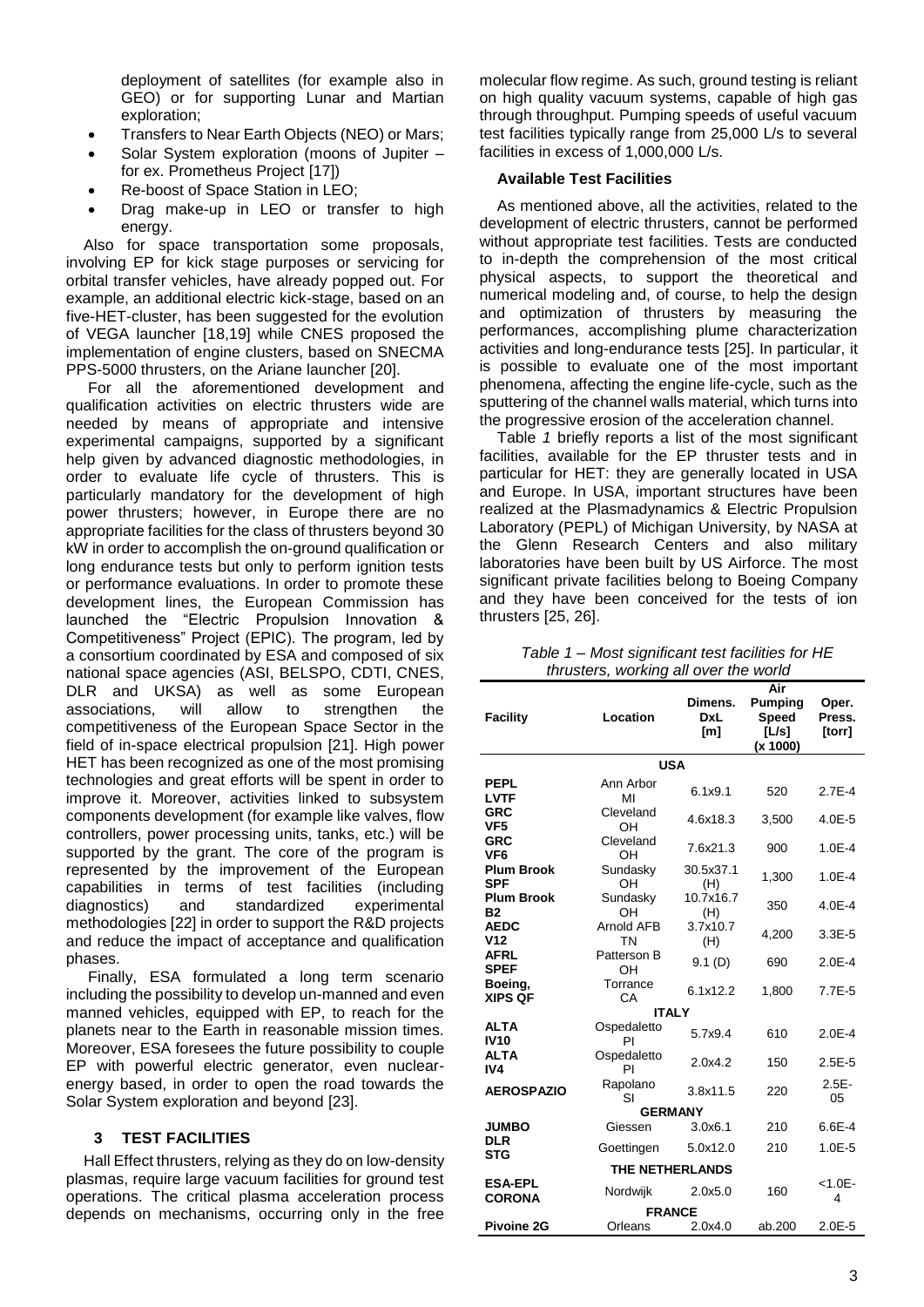Europe as well as Italy have strongly invested in this field but the largest facility still remains the NASA VF-5 (GRC), characterized by a pumping speed of 3,500,000  $L/s$  ( $N_2$ ). It is generally adopted for flight/qualification test activities and is equipped also with a solar simulator. On the European side, it is worth to remember, among the most significant space simulators, the facilities working in Germany (DLR-Goettingen and JUMBO-Giessen), in France (ICARE-Orleans), in Holland (CORONA-ESA Nordwijk).

In Italy two active and world-wide recognized private companies have realized relevant vacuum chambers for EP thruster testing: ALTA-Sitael (Ospedaletto - Pisa), which owns IV-4 and IV-10 (the largest and most advanced plant in Italy, having a diameter of 5.7 m, a length of 10 m and a pumping speed of about 600,000 l/s in air) and Aerospazio Tecnologie (Rapolano Terme -Siena) [\[27,](#page-7-25) [28\]](#page-7-26). Besides the servicing activities, both the organizations are also involved in the design and development of electrical engines and components.

#### **Plasma Diagnostics**

This section briefly describes the diagnostics methodologies, applied to the analysis of Hall Effect thrusters. The characterization of plasma beam is performed by means of both intrusive and non-intrusive diagnostics. Langmuir probes or Faraday cups belong to the former group, while non-intrusive diagnostics include laser-based systems to perform measurements without perturbations. [\[29\]](#page-7-27).

Langmuir probes are device placed in the vessels and used to determine the electron temperature, electron density, and electric potential of a plasma. In fact, the device is represented by a conductor, exposed to the plasma, whose current changes if potential changes, giving information on the local characteristics of the plume. Faraday cups are devices similar to Langmuir probes and they are used to directly measure the beam ion flux [\[30\]](#page-7-28).



*Figure 3 – Intrusive diagnostics: a) Langmuir probe; b) Faraday cup.*

Among the non-intrusive methods, OES (Optical Emission Spectroscopy) and D-LIF (Doppler-Laser Induced Fluorescence) can be cited as laser-based techniques. OES allows to analyze the radiation emitted in the UV, VIS and NIR range by chemical species included in the plasma beam. In particular, in the case of HET engines, this technique allows time-resolved monitoring of the plume contamination caused by the erosion of the acceleration channel walls. In fact, since the HET typical architecture includes channel walls made up by dielectric material as boron nitride (BN), the sputtering phenomenon can be investigated by studying the radiation emitted by the sputtered Boron atoms and correlated to channel erosion.

Thus, the design optimization can be accomplished by determining the best operative conditions in order to obtain the minimal wall erosion and the maximum lifecycle, according to all the ranges of ΔV, magnetic field and propellant mass. A typical scheme of an optical setup for the application of OES to a HET characterization is shown by [Figure 4](#page-3-0) [\[31\]](#page-7-29).



*Figure 4 – Example of a scheme for an OES measurement system [\[31\]](#page-7-29).*

<span id="page-3-0"></span>The technique of Doppler-Laser Induced Fluorescence (D-LIF) can provide non-intrusive measurements of velocity for atomic species and ions, even in the engine channel region and not only in the plume. The specie to be examined is excited by a laser beam with a wavelength selected to be the one at which the specie has its largest cross section. The excited species will, after a time delay, usually in the order of few nanoseconds to microseconds, de-excite and emit photons of lower energy and longer wavelength than the excitation wavelength. An example of a possible optical set-up is shown in [Figure 5](#page-3-1) [\[32\]](#page-7-30).



<span id="page-3-1"></span>*Figure 5 – Example of a scheme for a D-LIF set-up [\[32\]](#page-7-30)*

Other non-intrusive diagnostics are represented by High-speed Imaging (HSI) and thermography techniques. HSI allows to globally visualize the HET flow field, without perturbing its operation, and identify the spoke regions characterized by low and high frequency oscillations, affecting the engine. The spoke structures are denser areas of the flow, observed by means of HSI systems, as regions characterized by higher average emissions that propagate in azimuth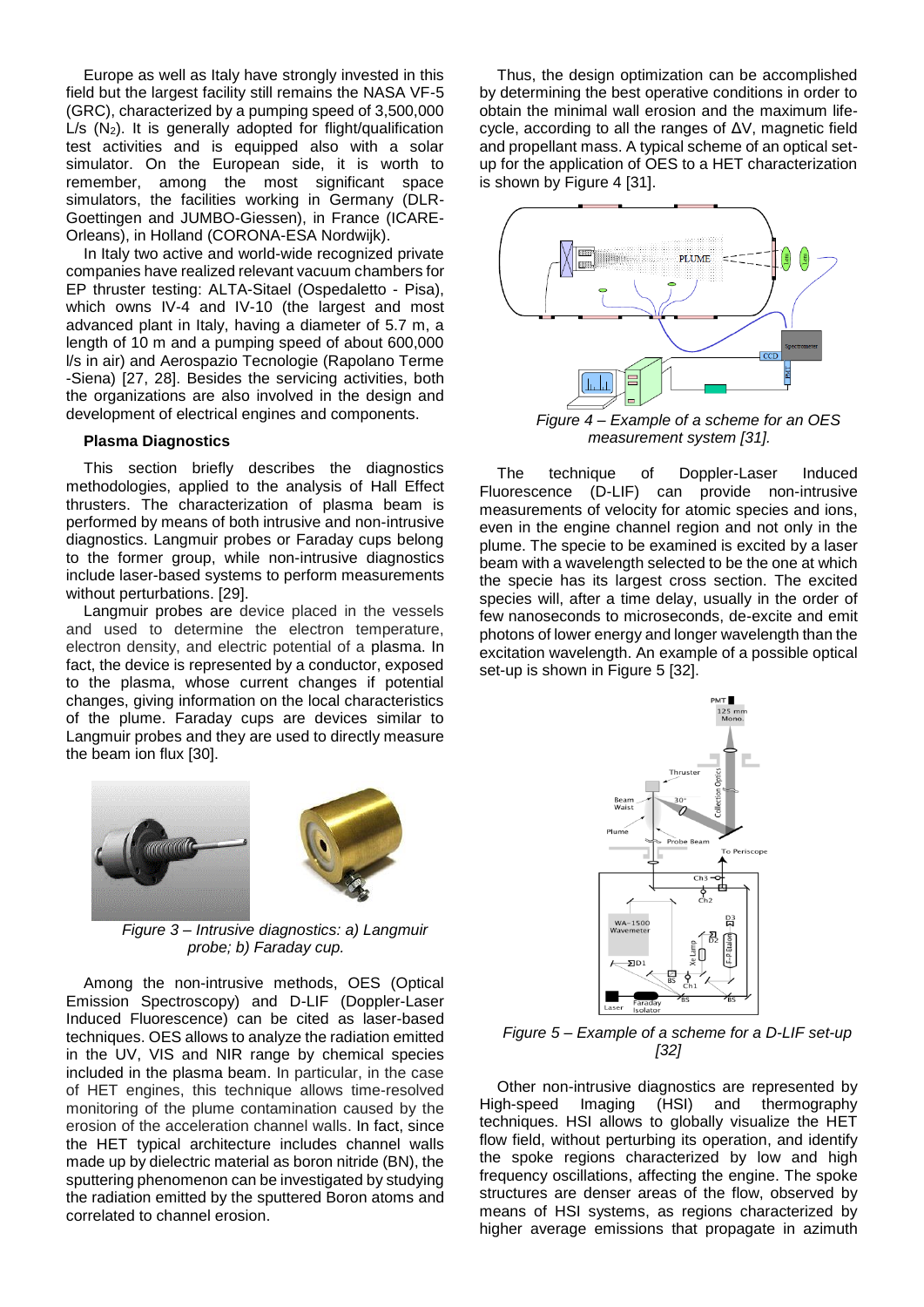direction. The responsible for the light emission are the ions and neutral atoms of Xenon propellant, generally used in these thrusters. An example for the set-up of HSI technique, applied to an HET, is given in [Figure 6,](#page-4-0) while in [Figure 7](#page-4-1) "spoke" instability regions are shown [\[33\]](#page-7-31).



<span id="page-4-0"></span>*Figure 6 - Typical scheme of a High-speed Imaging acquisition system [\[33\]](#page-7-31).*



<span id="page-4-1"></span>*Figure 7 – Spoke instability regions in HET: (a) and (b) front and side view of the thruster exit area; (c) raw front image acquired by HIS; (d) and (e) postprocessed HSI images to visualize spoke regions [\[33\]](#page-7-31).*

Also thermography has been successfully applied to the study of HET engines by some research groups, both in the United States and France [\[34,](#page-7-32) [35\]](#page-8-0). This technique includes the use of commercial cameras, working in the MIR (Medium Infra-Red) and FIR (Far Infra-Red) ranges in order to evaluate the temperature maps of hardware, subjected to thermal loads. Temperature measurements are not intrusive and consist into crucial information since the spacecraft integration requires the estimations of the heat load from the thruster body to the thruster gimbal/mount. Furthermore, the magnetic circuit of a Hall Effect thruster is subject to collapse if the magnetic circuit exceeds the Curie temperature of the ferromagnetic materials. Other issues concern with the overheating of electromagnetic coils and coil insulation. Temperature data of some parts of the thruster may also provide information about the thruster functionality and suggest potential methods to improve the efficiency. Finally, it has been proved the correlation between the sputtering increase of Borosil (BN-SiO<sub>2</sub> used in Russian Hall Effect thrusters as the dielectric insulator), influencing the engine lifetime, with the temperature variation [\[36\]](#page-8-1).

#### **4 CIRA OUTLOOK**

CIRA, the Italian Aerospace Research Center, has been established to create technology know-how in order to support the Italian aerospace companies and contribute to the European aerospace development activities in cooperation with international institutions,

universities, research centers and companies. One of the missions is represented by to develop strategic competences and know-how in the field of aerospace propulsion. At this moment, CIRA is involved in several national and international projects concerning solid, liquid and electric propulsion [\[37,](#page-8-2)[38\]](#page-8-3) and intends to improve the testing capabilities, besides the theoretical and simulation ones, recognized all over the world. On the side of EP, in fact, CIRA has planned to build facilities, featured by adequate sizes and equipment to enable the tests of the brand new electric thruster and start R&D activities in this strategic field. Given this background, the idea consist into realizing new plants, such to improve the National testing capabilities in Italy: on one side the goal is to integrate the present vacuum chambers, already working but oriented towards commercial applications, and in the other one to offer a world-class space simulator, suitable for the challenges imposed by the future EP systems.

The development plan of CIRA EP Program, called IMP-EP, is organized in three principal lines (OR) and will develop according to:

- I. design and realization of the facilities including the improvement of test definition and competences;
- II. development and improvement of basic and advanced diagnostics methodologies;
- III. development of design methodologies and technologies for electrical thrusters, including the set-up of a preliminary design tool, improvement of numerical modeling and post-test analyses and laboratory models manufacturing.



<span id="page-4-2"></span>In particular, the facility development plan includes the realization of two facilities at Capua:

- 1) Medium Scale Vacuum Chamber (MSVC), conceived for R&D-oriented activities and the tests of EP thrusters to be mounted on micro/mini spacecrafts;
- 2) Large Scale Vacuum Chamber (LSVC), designed to test high power thrusters and even complete high power electric propulsion systems.

Besides these plants, other support facilities will be built in order to allow the test and development of critical sub-systems, like cathodes.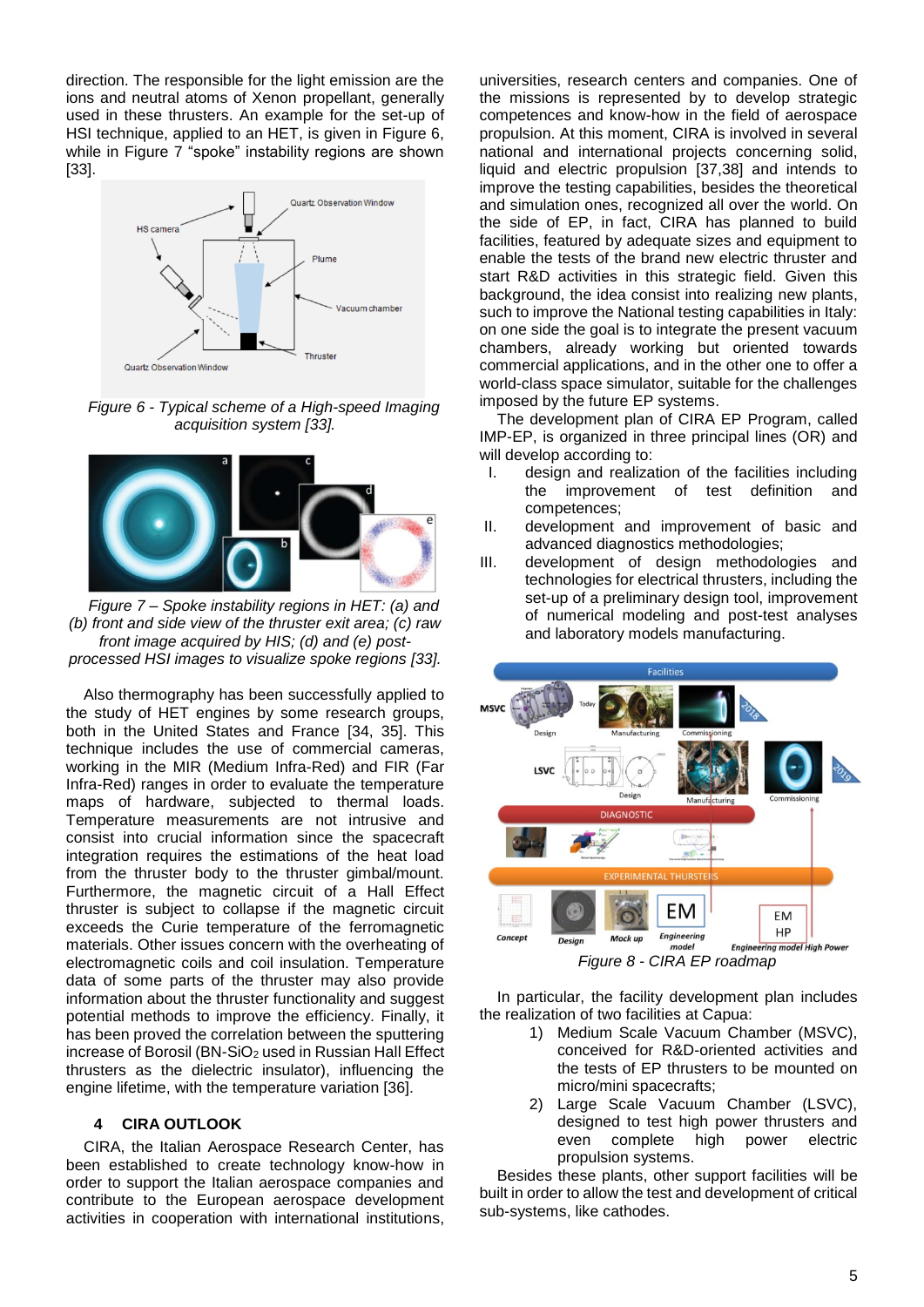### **Facility design and realization (line 1)**

The MSVC, conceived for R&D purposes, will have a diameter of 2.0 m and a length of about 5 m and it will be the first facility to be realized at CIRA by the end of 2017. Some information is reported by [Table 2.](#page-5-0)

<span id="page-5-0"></span>

| Table 2 - Some details about CIRA MSVC    |      |                                               |  |  |
|-------------------------------------------|------|-----------------------------------------------|--|--|
| <b>Medium Scale Vacuum Chamber (MSVC)</b> |      |                                               |  |  |
| <b>Dimensions</b>                         |      | (ab.) 2 m diam. x 5 m length                  |  |  |
| Vacuum                                    |      | Up to 5e <sup>-7</sup> Pa (ultimate pressure) |  |  |
|                                           |      | Lower than $2.5e^{-3}$ Pa (working)           |  |  |
| Applications                              |      | R&D purposes, equipped with                   |  |  |
|                                           |      | advanced diagnostics                          |  |  |
| Reference                                 | test | HET (up to 5 kW) fed up by Xenon              |  |  |
| article                                   |      | (up to 15 mg/s)                               |  |  |

As aforementioned, MSVC will represent the first implementation of the EP testing capabilities at CIRA. It will allow to enable the planned R&D activities and eventually perform characterization and longendurance tests. The reference engine is a HE thruster, characterized by a power up to 5 kW and fed up by 15 mg/s of propellant (Xe). Performance, plasma characterization and long-endurance tests on low power EP thrusters will be possible, with the installation of a ultra-vacuum generation system, capable of a pumping speed of about 120,000  $\sqrt{S(S)}$  at least, and even assisted by a cooled internal liner.



*Figure 9 – Preliminary sketch of the MSVC vessel, including some utilities.*

MSVC is part of the CIRA EP development plan, including the improvement of analysis, theoretical and numerical modeling, design and fabrication competences in the field of EP thrusters with a particular interest in HETs, which represent the core of the CIRA efforts. Moreover, investigations on alternative propellants with respect to Xenon (such as Argon, Krypton, etc.), innovative materials and research activities on other promising but not sufficiently mature technologies, like Helicon and MPD thrusters will be activated in the next future. The purpose is to bring CIRA to co-operate with the most important Italian and European companies and research centers in the EP field. For a R&D-oriented space simulator, it is essential to foresee the implementation of the most advanced

diagnostics methodologies. For these reasons, MSVC will be provided with state-of-the-art systems like *Hi-Res Optical Emission Spectroscopy* and *Doppler LIF*, in order to exploit the CIRA heritage. Moreover, intrusive diagnostics will be used and allocated in a dedicated rack in order to perform detailed plasma characterizations. In fact, the in-depth comprehension of all the phenomena connected with the performance of the thrusters and their life cycle is essential to successfully accomplish the design and optimization phases.

The LSVC will be realized by the end of 2018 and it will represent a world-class test facility, i.e. 8 m of diameter and 16m long., as reported by [Table 3](#page-5-1) and pointed out by [Figure 10.](#page-5-2) The baseline concept would foresee the installation of an auxiliary chamber, connected to the main chamber, in order to ease the eventual operations on the engines without influencing the vacuum conditions. The internal liner will be completely cooled and all the most advanced diagnostics devices have been foreseen. The chamber has been conceived to be the largest and most advanced facility in Europe, having a pumping speed of 2,500,000 L/s at least. Having these features, LSVC will allow to significantly improve the present Italian and European testing capabilities. In fact, the largest plant in Europe is represented by IV-10, owned by ALTA-Sitael and built in Ospedaletto (Pisa), and able to reach a pumping speed of about 610,000 L/s. A facility as large and advanced as LSVC will allow to respond to the challenging requirements, demanded by the next future development lines of high power EP thruster. In fact, the facility has been designed by considering engines with power higher than 50 kW and propellant mass of 100 mg/s (Xe) at most as reference thrusters.

|--|

<span id="page-5-1"></span>

| Large Scale Vacuum Chamber (LSVC) |                                                                               |  |  |  |
|-----------------------------------|-------------------------------------------------------------------------------|--|--|--|
| <b>Dimensions</b>                 | (ab.) 8 m diam. x 16 m length                                                 |  |  |  |
| Vacuum                            | Up to $5e^{-7}$ Pa (ultimate pressure)<br>Lower than $2.5e^{-3}$ Pa (working) |  |  |  |
|                                   | Tests on complete high power EPT,                                             |  |  |  |
|                                   | solar simulation, thermal simulation,                                         |  |  |  |
| Applications                      | plasma interaction effects<br>nn                                              |  |  |  |
|                                   | spacecraft, integration of space<br>systems. Equipped with state-of-          |  |  |  |
|                                   | the-art diagnostics                                                           |  |  |  |
| Reference<br>test                 | HET (50 kW class) fed up by Xenon                                             |  |  |  |
| article                           | $(100 \text{ mg/s})$                                                          |  |  |  |
|                                   | 16200                                                                         |  |  |  |



*Figure 10 – Preliminary sketch of the LSVC* 

<span id="page-5-2"></span>The LSVC Facility will enable also other important activities, like the following ones:

- Performance characterization, plasma diagnostics and qualification of HET with a power higher than 25 kW:
- R&D activities on high power HET, based on alternative propellants, or other technologies like Helicon and MPD;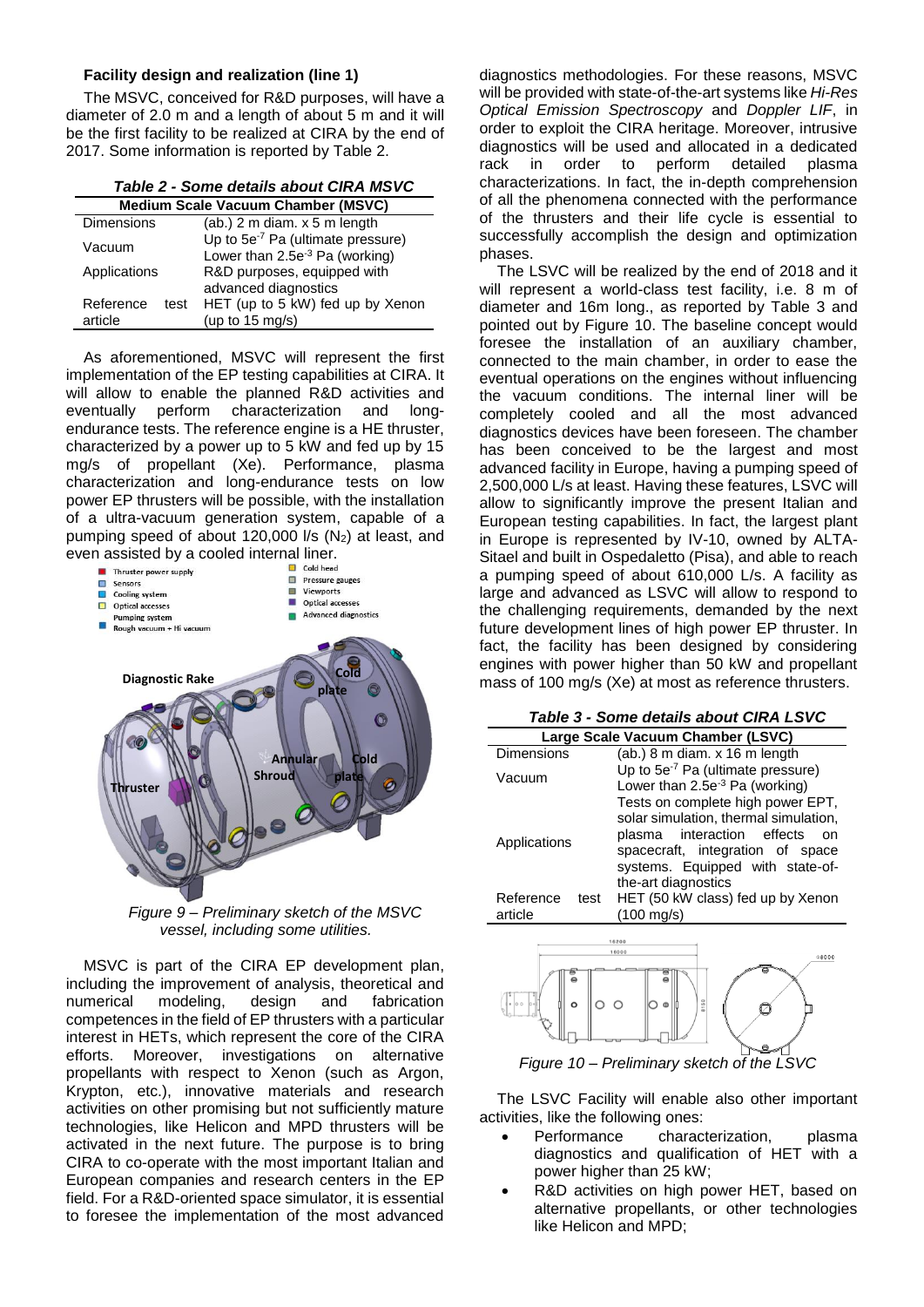- Development of space-qualified hardware in large scale:
- Investigations on the interaction effects of plasma, generated by high power EP thrusters, with space systems and sub-systems (for example, a complete satellite platform, including all the sub-systems);
- Integration of all the power generation subsystems and relative space qualification (for ex, deployed solar panels);
- Experimental analyses on fundamental physics, interaction of magnetized plasmas (for example, the interaction with solar wind).

All these experimental activities require the investigation on plasma beam, produced by thrusters, in the "very far field" zones [\[39\]](#page-8-4), as indicated by NASA: the interaction between the thruster plasma beam with high power solar arrays has been studied and the P5 thruster, a 5 kW engine, developed by PEPL and USAF, has been adopted. The investigation is on-going in the VF-5 facility since the plasma characterization for this kind of experimental tests require large vessels, with a length greater than 9 m at least. These activities have been planned in the frame of the programs involving the development of SEP vehicles (Solar Electric Propulsion), having power ranging from 30 kW and 300 kW and destined to Earth-Moon missions and even NEO exploratory manned missions [\[40\]](#page-8-5).

Together with MSVC, LSVC will enable CIRA to participate to the most important European projects, linked to EPIC Program or next future program and research activities (partnering with ESA, ASI and other Space Agencies). Moreover, together with the MSVC plant, the new test capabilities will be the starting point to co-operate with the most important Italian partners (like ALTA-Sitael, Aerospazio Tecnologie, SELEX-Galileo), international ones (Thales Alenia, EADS-Astrium Space Transportation) research centers and universities (IMIP-CNR, INFN, University of Siena, University of Pisa), involved in EP development.

It is important to underline that the first facility will be ready by October 2017 (MSVC) and the first CIRAdesigned EP thruster is foreseen for that time. All the activities linked to the implementation of diagnostics capabilities are moved some months up. Finally, LSVC realization is planned for the end of 2018.

# **Diagnostics (line 2)**

From the point of view of diagnostics, it appears necessary to use both conventional diagnostics and advanced ones for all the proposed types of facilities, also taking advantage of the know-how acquired by CIRA in related fields. The collected experimental data will support the physical modeling and numerical and testing capabilities. Furthermore, both the MSVC and LSVC plants, having a research and development connotation, will offer the possibility of developing new diagnostic than currently available on the world stage. Besides conventional diagnostics (Faraday cups, Langmuir probes, etc.), according to the previous paragraphs, CIRA will acquire and apply advanced methods such as:

- a. High speed imaging
- b. Doppler Laser Induced Fluorescence
- c. Optical Emission Spectroscopy.

#### **Experimental test articles (line 3)**

In order to develop CIRA EP capabilities in terms of comprehension of physical phenomena, facility and diagnostics operations, some experimental test articles will be developed. They will be tailored on MSVC and LSVC testing performances. In this context, CIRA has the objective of developing a low power class thruster (hundreds of watt class) and a high power class thruster (tens of kilowatt). The thruster architecture, selected for the development activities, are the Hall Effect thrusters, due to their scalability and the scientific community interest [\[41\]](#page-8-6). Both thrusters will follow a technology development phase where different mock-up models will be produced and tested at different level.

Currently the low power class thruster (a 250 W nominal power has been selected) is in a Preliminary Design Review Phase and have been designed according to the criteria reported in [\[42\]](#page-8-7). The preliminary version of the thruster is reported in the following picture (thruster external diameter 80 mm). The high power thruster is currently in the conceptual design phase.



*Figure 11 - Preliminary design of CIRHET-250* 

The roadmap for the development of the thrusters is coherent with the development plan of the facilities and phased with it, as reported in [Figure 8.](#page-4-2)

#### **5 CONCLUSIONS**

Electric propulsion is already well established for the use in the aerospace industry to the point that the electrical thrusters have become over time a viable alternative to chemical thrusters. The benefits are mainly related to the obtainable high specific impulse (and consequent fuel savings and reduction in mass), multiple ignitions, thrust modulation, re-usability and capability to be adopted in long-running-time missions or large radii of action (like interplanetary transfers or attitude control and positioning).

Among the technologies used in the field of electric propulsion Hall Effect Thrusters (HET) are the currently most promising class as regards the applicability to satellite systems, due to their reliability and stability of operation. Moreover, at this moment this technology seems to be the most established and, therefore, the most promising for the development of high power solutions (> 50kW). In this perspective, it becomes necessary an intensive testing activities, which requires suitable facilities, aided by the use of advanced diagnostic, able to perform high fidelity performance and long duration tests. Given the gradual increase in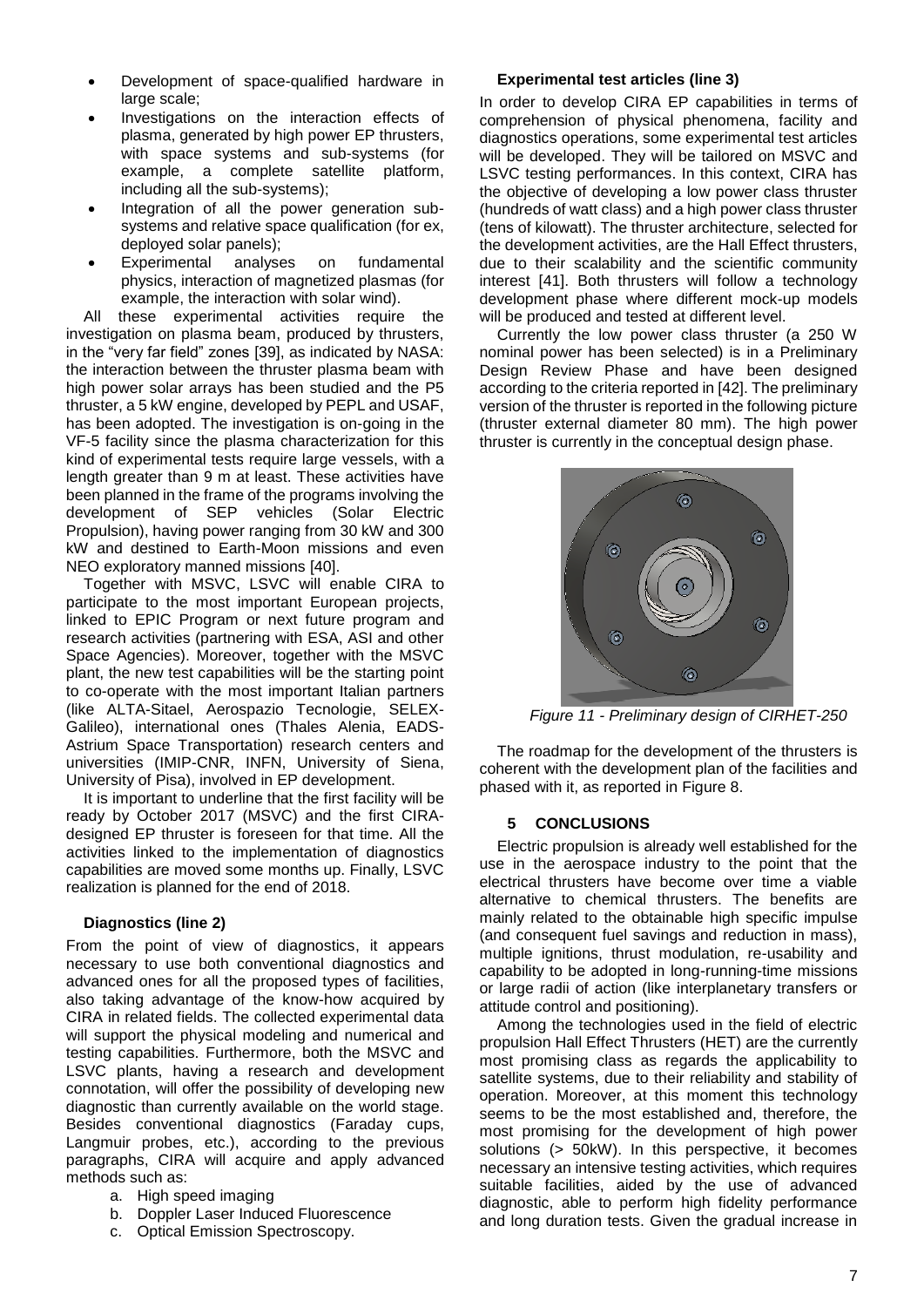power, it should be put in facility, able to test future engines above the class reference current (≈5kW), and currently absent in the European scene. On the other hand, we must not leave out the activities of research and development to guide the maturation of the engines HET and the purely scientific, necessary to investigate new possible technologies.

CIRA, thanks to the ASI significant commitment, will realize two facilities in order to cover the R&D activities for the present class of EP thrusters (up to 5 kW power) by means of MSVC and contribute to develop the next future engines (> 25 kW power) by building LSVC, the most advanced and largest facility in Europe. In this way, a medium scale facility could operate R&D activities and support the other Italian space simulators, commercially oriented. CIRA will also improve know how on Electric Propulsion by developing advanced methodologies of analysis. Moreover, a deeper comprehension of main physical phenomena and consequently thruster optimization criteria will be achieved by means of the coupled use of the advanced diagnostic with physical models.

### **1. REFERENCES**

- <span id="page-7-0"></span>1. Stuhlinger, E. (1964). Ion Propulsion for Space Flight, McGraw-Hill, New York.
- <span id="page-7-1"></span>2. Kantrowitz, A. (1958). Introducing Magnetohydrodynamics, in Space Technology, Wiley&Sons, New York.
- <span id="page-7-2"></span>3. Martinez-Sanchez, M., Pollard, J.E. (1998). Spacecraft Electric Propulsion - An Overview. Journal of Propulsion and Power 14(5).
- <span id="page-7-3"></span>4. Goebel, D.M., & Katz, I. (2008). Fundamentals of Electric Propulsion: Ion and Hall Thrusters, JPL Space Science and Technology Series.
- <span id="page-7-4"></span>5. Sutton, G.P., & Biblarz, O. (2010). Rocket Propulsion Elements, John Wiley & Sons, New York.
- <span id="page-7-5"></span>6. Jahn, R.G. (1968). Physics of Electric Propulsion, McGraw-Hill, New York.
- <span id="page-7-6"></span>7. [http://spacenews.com/cnes-gives-all-electric](http://spacenews.com/cnes-gives-all-electric-satellite-research-a-30-million-jolt-with-more-to-come/)[satellite-research-a-30-million-jolt-with-more-to](http://spacenews.com/cnes-gives-all-electric-satellite-research-a-30-million-jolt-with-more-to-come/)[come/](http://spacenews.com/cnes-gives-all-electric-satellite-research-a-30-million-jolt-with-more-to-come/)
- <span id="page-7-7"></span>8. Rezugina, E., et al. (2013). All EP Platform: Mission Design Challenges and Subsystem Design Opportunities. In Proc. 33rd International Electric Propulsion Conference, paper IEPC-2013-93.
- <span id="page-7-8"></span>9. Herscovitz, J., et al. (2015). Electric Propulsion Developments at Rafael. In Proc. 34<sup>th</sup> International Electric Propulsion Conference, paper IEPC-2015- 30.
- <span id="page-7-9"></span>10. [http://www.esa.int/Our\\_Activities/Telecommunicati](http://www.esa.int/Our_Activities/Telecommunications_Integrated_Applications/Neosat) [ons\\_Integrated\\_Applications/Neosat](http://www.esa.int/Our_Activities/Telecommunications_Integrated_Applications/Neosat)
- <span id="page-7-10"></span>11. http://www.boeing.com/assets/pdf/defensespace/space/bss/factsheets/702/bkgd\_702sp
- <span id="page-7-11"></span>12. Corey, R.L. (2009). Electric Propulsion at Space Systems/Loral. In Proc. 31<sup>st</sup> International Electric Propulsion Conference, paper IEPC-2009-270.
- <span id="page-7-12"></span>13. Hoskins, W.A., et al. (2013). 30 Years of Electric Propulsion Flight Experience at Aerojet Rocketdyne. In Proc. 33rd International Electric Propulsion Conference, Washington, IEPC-2013- 439.
- <span id="page-7-13"></span>14. http://www.sitael.com/space/advancedpropulsion/electric-propulsion/
- <span id="page-7-14"></span>15. NASA (2012). NASA Space Technology Roadmaps and Priorities.
- <span id="page-7-15"></span>16. Zurbach, S., Lasgorceix, P., & Cornu, N. (2010). A 20 kW High Power Hall Effect Thruster for<br>Exploration. In Proc. 61<sup>st</sup> International Exploration. In Proc. 61<sup>st</sup> International Astronautical Congress, Prague.
- <span id="page-7-16"></span>17. [http://www.grc.nasa.gov/WWW/hall/present/promet](http://www.grc.nasa.gov/WWW/hall/present/prometheus.htm) [heus.htm](http://www.grc.nasa.gov/WWW/hall/present/prometheus.htm)
- <span id="page-7-17"></span>18. Ascanio, G. (2014). CGS perspective on EPenabled missions. In EPIC Workshop, Bruxelles.
- <span id="page-7-18"></span>19. Misuri, T., Pergola, P., & Andrenucci, M. (2013). HT5k Hall Thruster to Improve Small Launcher Capabilities. In Proc. 33<sup>rd</sup> International Electric Propulsion Conference, paper IEPC–2013–279
- <span id="page-7-19"></span>20. Cadiou, A., et al. (2003). An Overview of the CNES Electric Propulsion Program. In Proc. 28th International Electric Propulsion Conference, paper IEPC-03-169.
- <span id="page-7-20"></span>21. http://epic-src.eu/
- <span id="page-7-21"></span>22. Gonzalez del Amo, J. (2015). Epic Draft Roadmap Overview, Stockholm, 11<sup>th</sup> February 2015, <http://epic-src.eu/agenda/>
- <span id="page-7-22"></span>23. Bruno, C., & Chudoba, B. (2006). Future Spacecraft Propulsion Systems, Astronautical Engineering.
- 24. Manzella, D., Oh, D., & Aadland, R. (2005). Hall Thruster Technology for NASA Science Missions, NASA/TM—2005-214020.
- <span id="page-7-23"></span>25. Gallimore, A., et al. (2012) Electric Propulsion of a Different Class: The Challenges of Testing for MegaWatt Missions. In Proc. 48<sup>th</sup> AIAA/ASME/SAE/ASEE Joint Propulsion Conference & Exhibit, Atlanta, Georgia.
- <span id="page-7-24"></span>26. [http://facilities.grc.nasa.gov](http://facilities.grc.nasa.gov/)
- <span id="page-7-25"></span>27. Saverdi, M., et al. (2007). The IV10 Space Simulator for High Power Electric Propulsion Testing: Performance Improvements and Operation Status. In Proc., 30<sup>th</sup> International Electric Propulsion Conference, IEPC-2007-321.
- <span id="page-7-26"></span>28. Neumann, A., Holz, A., Dettleff G., & Hannemann, K. (2011). The New DLR High Vacuum Test Facility STG-ET. In Proc. 32nd International Electric Propulsion Conference, IEPC-2011-093
- <span id="page-7-27"></span>29. Hargus, W.A., & Nakles, M.R. (2009). Hall Effect Thruster Ground Testing Challenges. 25<sup>th</sup> Aerospace Testing Seminar.
- <span id="page-7-28"></span>30. Sengupta, A., Goebel, D. M., & Owens, G. A. (2009). Langmuir Probe Studies of Magnetic Confinement in an Ion Thruster Discharge Plasma. Journal of Propulsion and Power 25, 387-396.
- <span id="page-7-29"></span>31. Celik, M., Batishcheva, O., & Martinez-Sanchez, M. (2010). Use of Emission Spectroscopy for Real-Time Assessment of Relative Wall Erosion Rate of BHT-200 Hall Thruster for Various Regimes of Operation. Vacuum 84, pp. 1085-1091.
- <span id="page-7-30"></span>32. MacDonald, N.A., Cappelli, M.A., & Hargus Jr., W.A. (2009). Laser-Induced Fluorescence Velocity Measurements of a Low Power Cylindrical Hall Thruster. In Proc. 31<sup>st</sup> International Electric Propulsion Conference (IEPC 09).
- <span id="page-7-31"></span>33. McDonald, M.S., & Gallimore, A.D. (2011). Rotating Spoke Instabilities in Hall Thrusters. IEEE Transactions on Plasma Science 39, pp. 2952– 2953.
- <span id="page-7-32"></span>34. Tomaszewski, J., Branan, R., Hargus Jr., W. A. & Matlock, T. (2007). Characterization of a Hall Effect